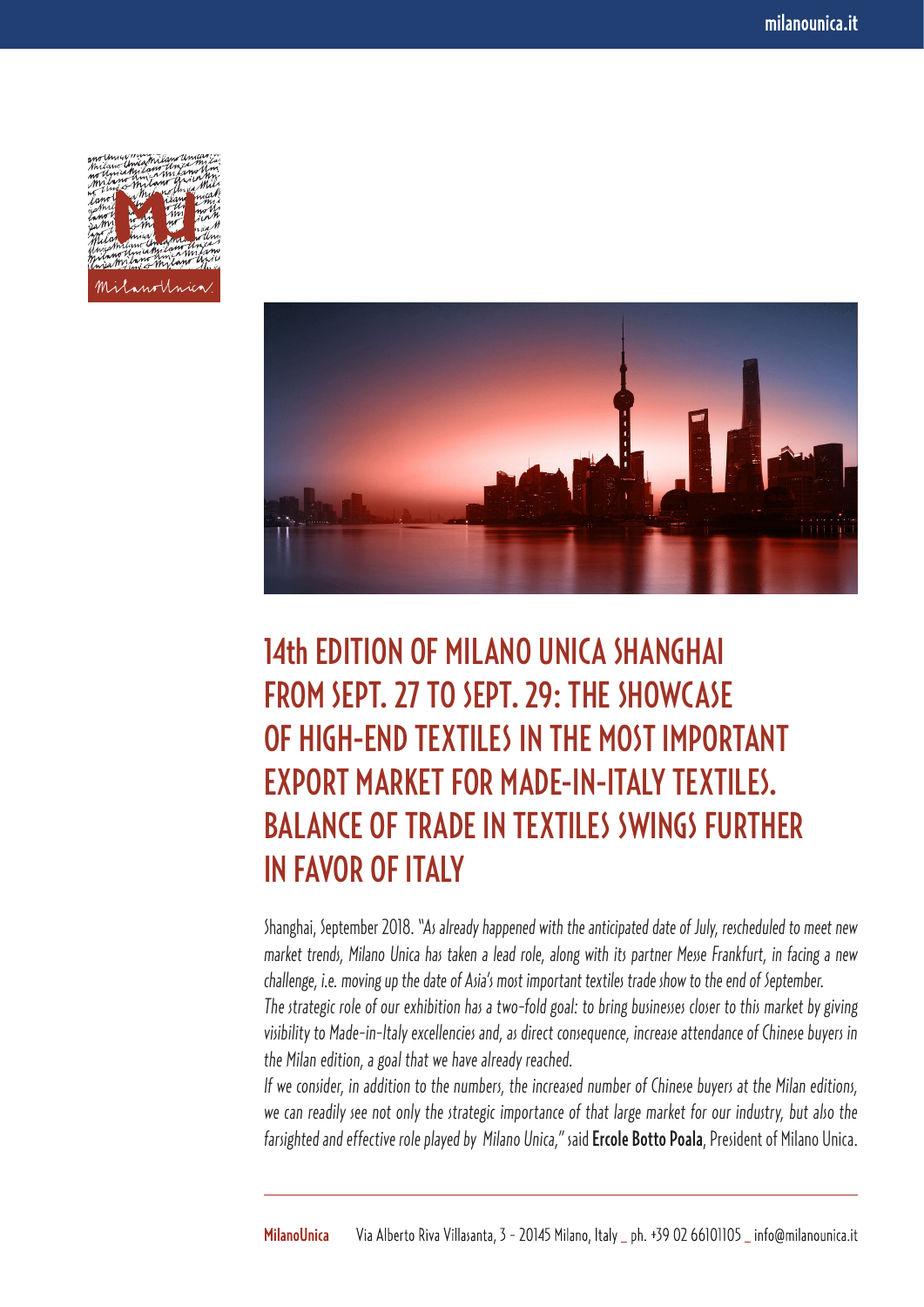

Similarly to the past editions, 42 Italian businesses will present their A/W 2019-2020 collections in the framework of the **Milano Unica Pavilion**: an elegant venue promoting the process of expansion of Italian businesses in the Chinese market, a successful initiative that has consolidated, in a broad and contradictory market, thanks to the collaboration of ICE Agency and the support of the Italian Ministry for the economic Development.

*Milano Unica, the Italian Textiles Trade Show, has taken a lead role in the world's textiles trade show panorama.* In a highly qualified context, in the four annual editions held in Milan and Shanghai, Milano Unica is an excellent showcase of high-end Made-in-Italy and Made-in-Europe textiles for men and women. In addition, there are the Japan and Korea Observatories and the *Area Tendenze*.

*"ICE Agency considers the collaboration developed with Milano Unica particularly positive, not only because of the commercial results obtained over time, which demonstrate the importance of public-private collaboration*  in one of the critical industries of global competition, but also for the contribution provided to the overall *enhancement of the image of Made-in-Italy production in this large and complex market. The quality and the specificity of the trade show organized by Milano Unica contribute to reinforcing the distinctive characteristics of the quality of Italian know-how,"* said Massimiliano Tremiterra, Head of ICE Agency Shanghai.

*"The success of our trade show within Intertextile Shanghai, the world's largest textiles trade show, is also due to the indispensable support of ICE Agency. In addition, there is the decision to pre-select visitors in order to offer to our exhibitors contacts that are in line with the positioning of our medium-high-end products. Despite its large size, the Chinese market remains complex and rather difficult to interpret. I believe that Milano Unica has provided an unprecedented tool to facilitate its understanding,"* concluded Massimo Mosiello, General Director of the Trade Show.

Partners of Milano Unica are: the Italian Ministry for the Economic Development, ICE Agency, the Municipality of Milan, Smi and Banca Sella for the private sector.

For additional information Milano Unica Press Office Daniela Scardi Tel. +39 02 6610 1105 - +39 3661964979 Sergio Vicario (Metafora) - Tel. +39 02 45485095/6 - +39 348 98951